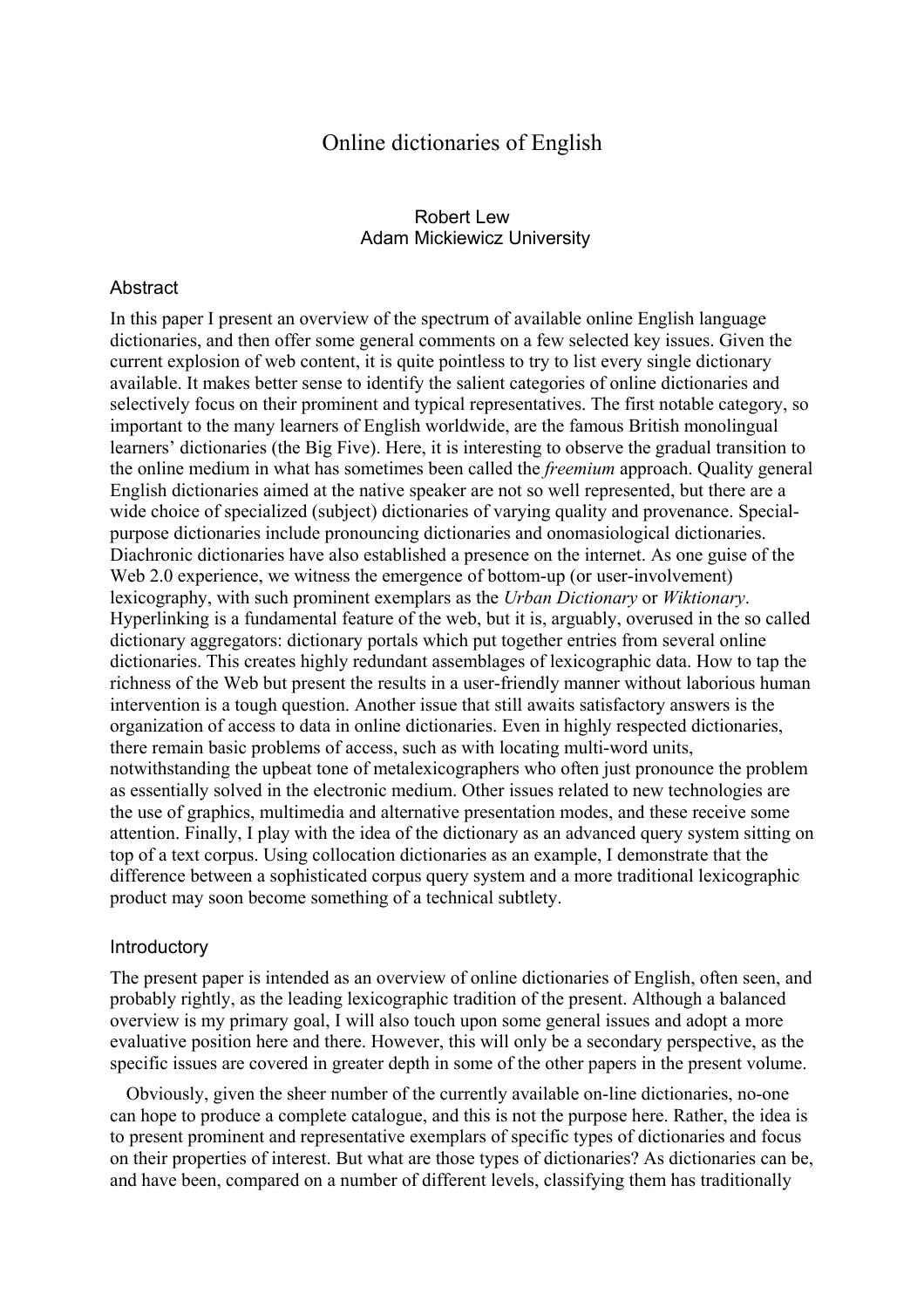been problematic. This has become even more of a challenge in the age of electronic dictionaries. What, then, could be the basic classifying criteria for online dictionaries?

Clearly, most of the traditional criteria can still be applied to online products. Here, of course, we find the complex (and at times confusing) network of overlapping oppositions: general/specialized subject, general/special purpose, L1/L2/FL speaker, expert/layman, contemporary/historical, etc...

There do appear, however to be some criteria or oppositions that have not been inherited from printed dictionaries but rather are specific to online dictionaries.

### 1 Some additional criteria for classifying online dictionaries

### 1.1 Institutional vs. collective

A variety of overlapping classification criteria have been used to categorize online dictionaries. For example, in terms of user involvement, there is the *institutional* versus collective opposition (Fuertes-Olivera 2009); the latter category signifies a collaborative effort by a community of non-professionals, who can themselves be dictionary users; an earlier paper by Carr (1997) has also used the terms bottom-up and collaborative. User-involvement is yet another designation for a similar concept, while open stresses a slightly different aspect of what might again be a fairly similar formula.

### 1.2 Free vs. paid

Collective dictionaries would normally be free to use. Conversely, institutional dictionaries need not necessarily involve fee-based access, so the free versus paid contrast is an independent one. It is also increasingly difficult to demarcate clearly between free and paid, with the clear cases leaving a substantial grey area in the middle, as revenue to the publisher can take different forms. For example, individual pay-per-view or subscription-based access is a clear case, but when syndicated as part of a more comprehensive service and sold, say, to libraries, the end user often does not bear the direct cost. Then there are cases where online access is offered (perhaps for a limited time) as a bonus for buyers of paper editions. Still closer to the free end of the cline are ad-supported dictionaries, and this appears to be a rather popular model at the moment.

### 1.3 Number of dictionaries

In terms of how many dictionaries are offered by the specific services, at least the following four options come to mind:

- 1. individual dictionaries: just like the traditional printed dictionaries, there are standalone, single online dictionaries;
- 2. dictionary sets consisting of clusters of related dictionaries may be offered from a single landing page; a good example is the *Cambridge dictionaries online page*;<sup>1</sup>
- 3. dictionary portals only include hyperlinks to actual dictionaries (examples will be presented below);
- 4. dictionary aggregators excel at pasting together the content of various dictionaries and serving them on a single page (again, examples will be discussed below).

In my overview below, I will begin with some notable representatives of institutional dictionaries offered free of charge to the world internet community.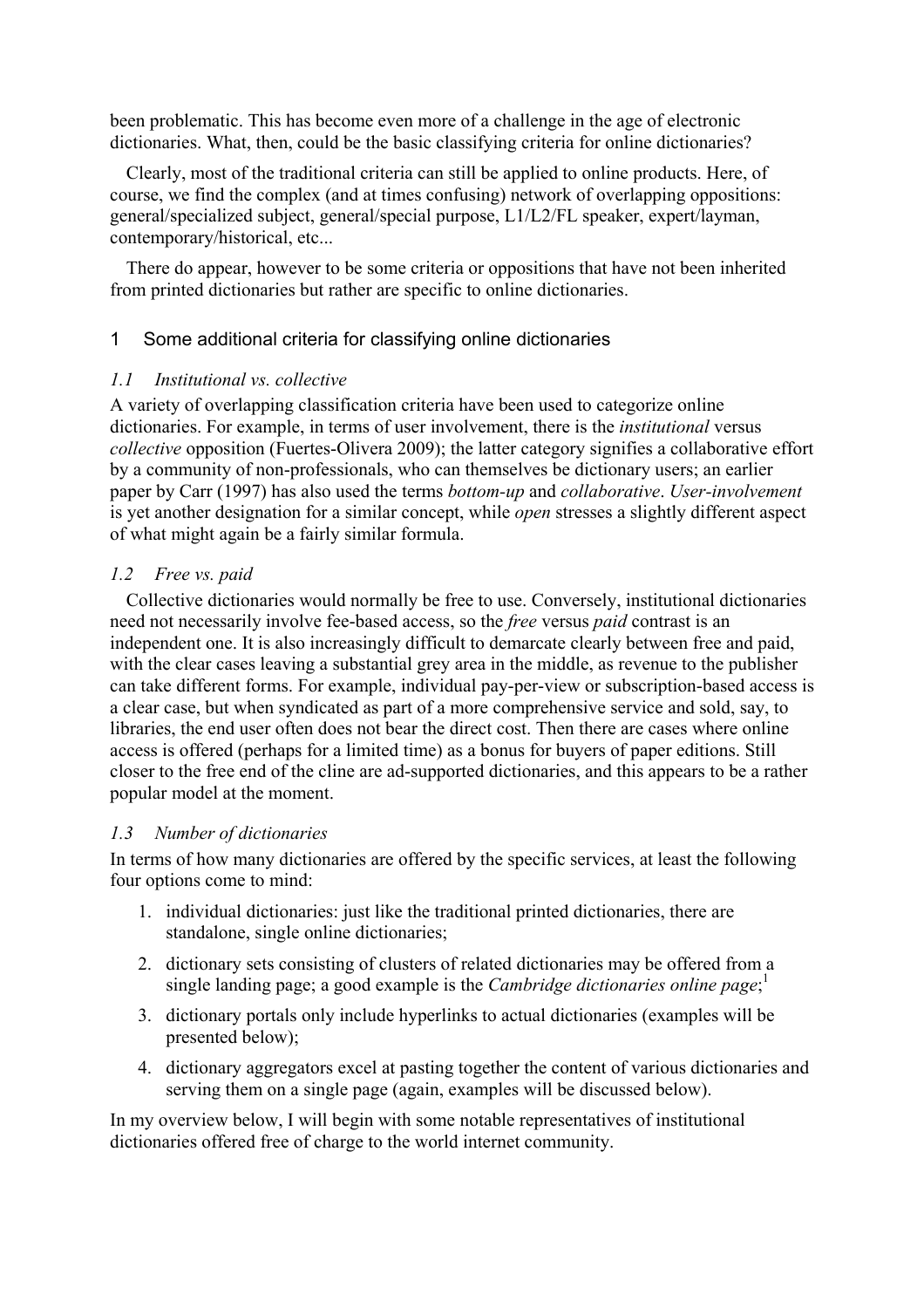## 2 Institutional Dictionaries

### 2.1 General English Dictionaries

General English Dictionaries are traditional general-purpose dictionaries which provide a relatively rich microstructural treatment of (primarily) contemporary English, which is traditionally expected from general reference desk dictionaries, and where the word list is not restricted by domain or register.

## 2.1.1 American

Traditional US dictionary publishers seem to have embraced the web: as many as three of the major American players on the market of general desk and college dictionaries make their dictionaries available online free of charge. These are the Merriam-Webster Online Dictionary, American Heritage Dictionary and Random House Unabridged Dictionary, the last one being included only as part of the Dictionary.com service (on which see 3.1 below).

## 2.1.2 British

Until recently, the available offer of online general-purpose dictionaries on the British scene had been less complete, with the traditional and most prestigious publishers (notably Oxford University Press) apparently hesitant about placing their products online for free. Only very recently, OUP created the new *oxforddictionaries.com*<sup>2</sup> lexicographic portal, built around two of the publisher's recent dictionaries: the newest (third) edition of the Oxford Dictionary of English (under the heading World English), and its American counterpart, the New Oxford American Dictionary, also in its third edition. A premium subscription service is available, with one year free for buyers of the printed copy.

The availability of the free/premium combination for these Oxford dictionaries exemplifies rather well the new business model that is currently being followed by a number of publishers: the model known by the linguistic blend freemium. The approach works on the principle that basic content and functionality is offered essentially free of charge (in response, we might say, to the free-lunch mindset of today's netizens). The free offer, however, is used as an opportunity to market and sell extra content, which might be richer lexicographic data and/or non-lexicographic content, such as exercises or language testing materials. To continue with our example, the premium *oxforddictionaries.com* service offers the following extra features (Judy Pearsall, personal communication):

- − sense-linked thesaurus of 600,000 synonyms and antonyms;
- − advanced search and browse features;
- − 1.9 million sense-linked examples from the Oxford English Corpus;
- − audio pronunciations;
- − My Oxford Dictionary personalization features;
- − browsing and search by subject area, meaning category, part of speech, etc.;
- − four additional zones fully linked to dictionary content, including Writing Skills zone, Writers and Editors zone, Example sentences zone, and Puzzles zone.

To some extent, free online versions may drive the sales of paper copies — but of course this argument could be reversed, with online access deterring some potential buyers from purchasing a printed copy.

Apart from the two Oxford dictionaries, there are also other notable British dictionaries offered free of charge. Collins offers what it refers to as the Collins English Free Dictionary.<sup>3</sup> A closer examination reveals that this is not the same as the authoritative Collins English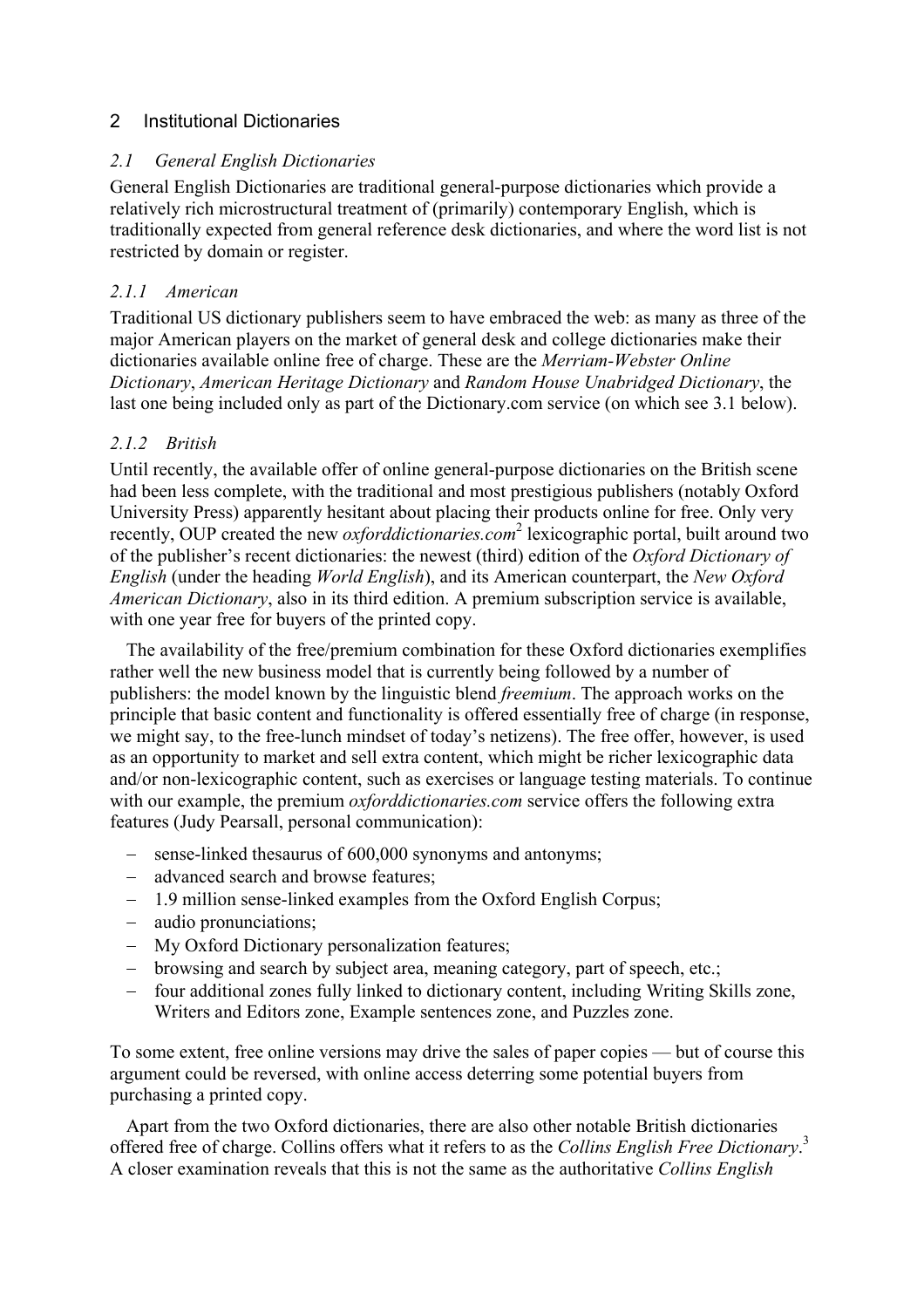Dictionary; the latter, however, does seem to be available, but only as part of TheFreeDictionary service (on which see 3.1 below). The venerable Scottish publisher Chambers offers on its website its *Chambers*  $21^{st}$  *Century Dictionary*.<sup>4</sup> Again, though not really the same as the renowned *Chambers English Dictionary*, the  $21^{st}$  Century is still a usable, solid reference work for general consultation.

The *Encarta World English Dictionary*,<sup>5</sup> having originated in a cooperation between the London-based Bloomsbury publisher and Microsoft, actually comes in two versions, and both are available via the same website; there is the World English version, marketed as the dictionary that provides unrivalled treatment of the regional varieties of English, and the localized US version; the site provides an option to switch quickly between the two, and it is fascinating to observe, by switching back and forth, the differences in the coverage of regional terms and meaning, spelling and pronunciation.

#### 2.2 Learners' dictionaries: the Big Five

According to data from internetworldstats, <sup>6</sup> English is the foreign language of some 86% of Europe's active internet users. Now, given that English is today's de facto lingua franca and that WWW content in English dwarfs out that in any other language, it becomes clear that non-native speakers are a significant category of online dictionary users, present or future. In this context, the category of English learners' dictionaries comes to the focus, since these are the reference works designed specifically with the non-native speaker in mind. English learners' dictionaries enjoy a long-standing tradition, which goes back to around the 1940's or, as some claim, the 1930's (cf. Cowie 1999). Their content has been meticulously reworked over numerous successive editions, and because of the worldwide customer base and the corresponding sales volumes, publishers of monolingual English learners' dictionaries have been able to take advantage of select teams of expert lexicographers. These dictionaries have enjoyed high levels of prestige, and so have their traditionally British publishers.

The last few years has seen free versions of British monolingual dictionaries for advanced learners appear online, one by one. On the whole, the major British MLD's have followed a pattern of remarkable similarity (Yamada 2010), perhaps as part of the competitive drive, and this is also reflected in the features offered in their online versions. There is also a more down-to-earth reason for the similarities found in a number of British MLD's: they tend to use the same software dictionary production platform from IDM.

The range of available English MLD's opens with the pioneer in this segment, Oxford Advanced Learner's Dictionary,<sup>7</sup> a free version now roughly based on the 7th print edition. A long-time competitor, *Longman Dictionary of Contemporary English*, currently in its fifth edition, has also offered a free online version<sup>8</sup> for some time. The dictionary's landing page specifically mentions a limitation of the free version: recordings of spoken pronunciation are only available for a subset of headwords and example sentences (more specifically, the audio is available for the entries in the letter stretches D and S). The note further states that audio recordings for all entries are available in "the CD-ROM version": this is not quite accurate, as the optical disk version is actually offered on a DVD-ROM. But the free version is not the only online version of this dictionary: there is also a radically different premium online edition<sup>9</sup>, which offers essentially the same content as the off-line DVD-ROM version.

Cambridge Dictionaries Online<sup>10</sup> represents an example of an institutional dictionary set (as defined in 1.3 above): apart from the flagship *Cambridge Advanced Learner's Dictionary*, four other learners' dictionaries from the publisher are available at the same address.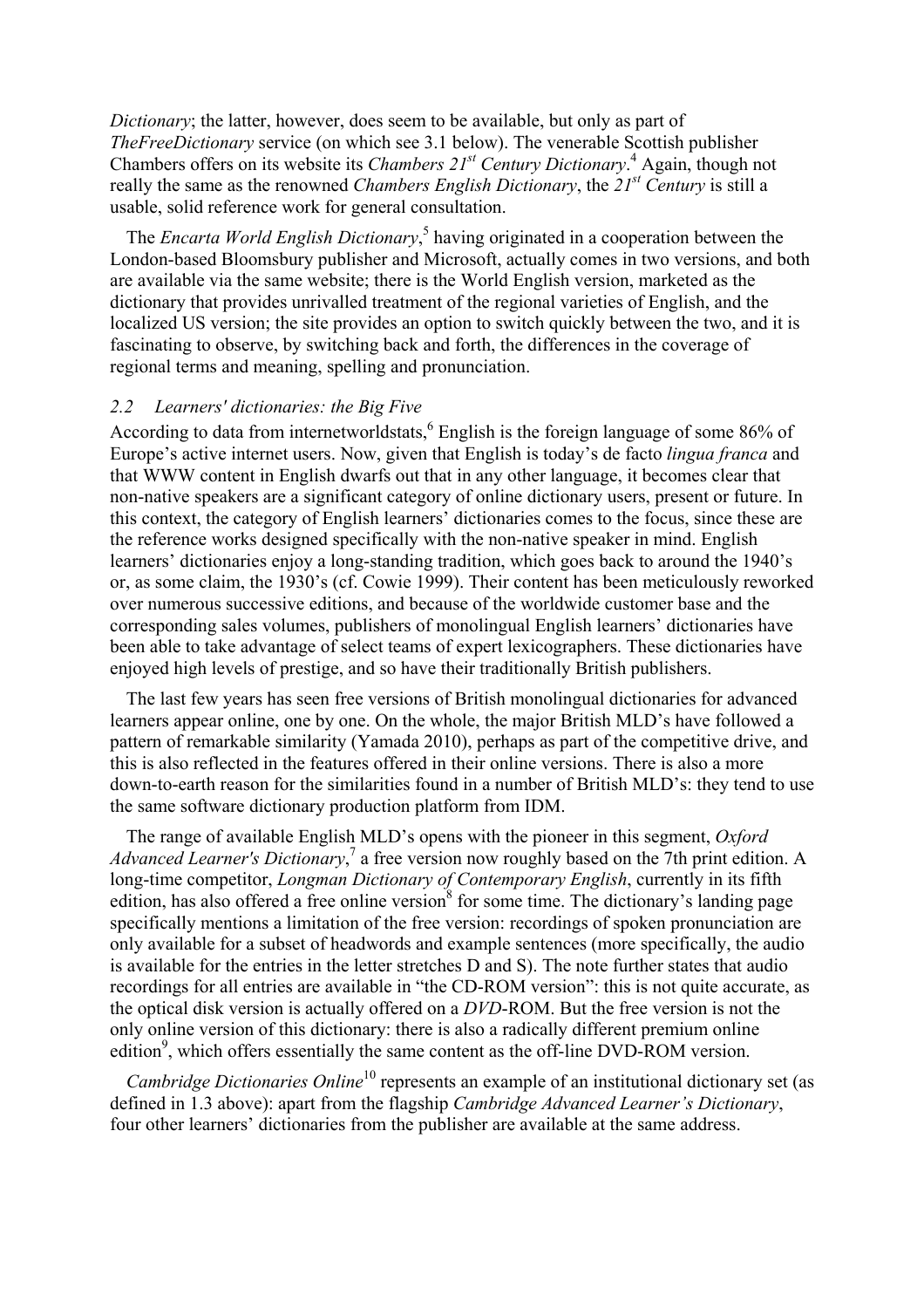Amongst the major British learners' dictionaries, Macmillan English Dictionary may well be the one to have offered the most complete set of lexicographic content online<sup>11</sup> free of charge, including audio pronunciations of all headwords and a sense-linked thesaurus.

The one member of the Big Five set which has remained apparently sceptical when it comes to offering free online access of any kind is COBUILD. Although it has offered subscriptionbased access for some time,<sup>12</sup> none of this is available freely, if we disregard an outdated 4<sup>th</sup> edition being hosted on a third-party service.<sup>13</sup> Recently, it looked as if COBUILD was set to become the most widely used learner's dictionary when, in autumn 2009, Google apparently obtained a licence for COBUILD content and placed it online as the main Google dictionary for English. This was a questionable choice, as COBUILD is not really well-suited for the type of uses that Google users were most likely to need the dictionary for, i.e. problems with text reception: of all the major learners' dictionaries, COBUILD has the smallest coverage (Rundell 2006). On the other hand, the features supporting text production would remain underused. Google's half-hearted implementation of the interface certainly would not have made users more sympathetic towards the dictionary. For example, Google dictionary included COBUILD's syntactic codes, but without a word of explanation anywhere. Surely, it is a long shot to assume that a casual user of the Google dictionary will appreciate the significance of a code such as "NVAR" (in this case, an indication that a noun in the sense so marked has both mass and individuated uses). Considering all this, it is not at all surprising that in August 2010, COBUILD was replaced as the database for Google dictionary with The Oxford American College Dictionary (Judy Pearsall, personal information).

#### 2.2.1 American learners' dictionaries

Although it is the British publishers that lead the market of monolingual English learners' dictionaries, such dictionaries have also been published elsewhere, and one particular dictionary that made a premiere recently with quite a bit of publicity is the Merriam-Webster's Learner's Dictionary.<sup>14</sup> What is rather unique about this dictionary is that the launch of its online version coincided with the publication of the first paper edition. The free online content includes audio pronunciation, and the user interface is at least as good as those of the British dictionaries, but despite the marketing claims, the lexicographic content itself is not groundbreaking, and still lacks a number of modern features now taken for granted in the leading British products (Bogaards 2010; Hanks 2009). The dictionary does have more examples than the competition, but their quality has been questioned (Hanks 2009).

Despite what some might be led to believe, the Merriam-Webster's Learner's Dictionary is by no means the first American dictionary of its type: several have already been published, and at least one of them, Heinle's Newbury House Dictionary of American English,<sup>15</sup> is freely available online. However, the latter is a rather small dictionary and not a particularly impressive one. All in all, learners of American English may actually be better off using British-published dictionaries of American English, such as the Cambridge Dictionary of American English.<sup>16</sup>

#### 2.2.2 Louvain EAP Dictionary (LEAD)

Apart from the established publishers, some academic centres are also trying to enter the field of learners' dictionaries. One particularly promising project currently in progress (not yet publicly accessible) is the Louvain EAP dictionary (LEAD), which is being developed as a dictionary for non-native writers. Its main novelty is that it is customizable in terms of field domain (business, medicine) and mother tongue (French, Dutch). In consequence, usage notes and equivalents match the L1 of the user, and some of the examples are domain-specific. The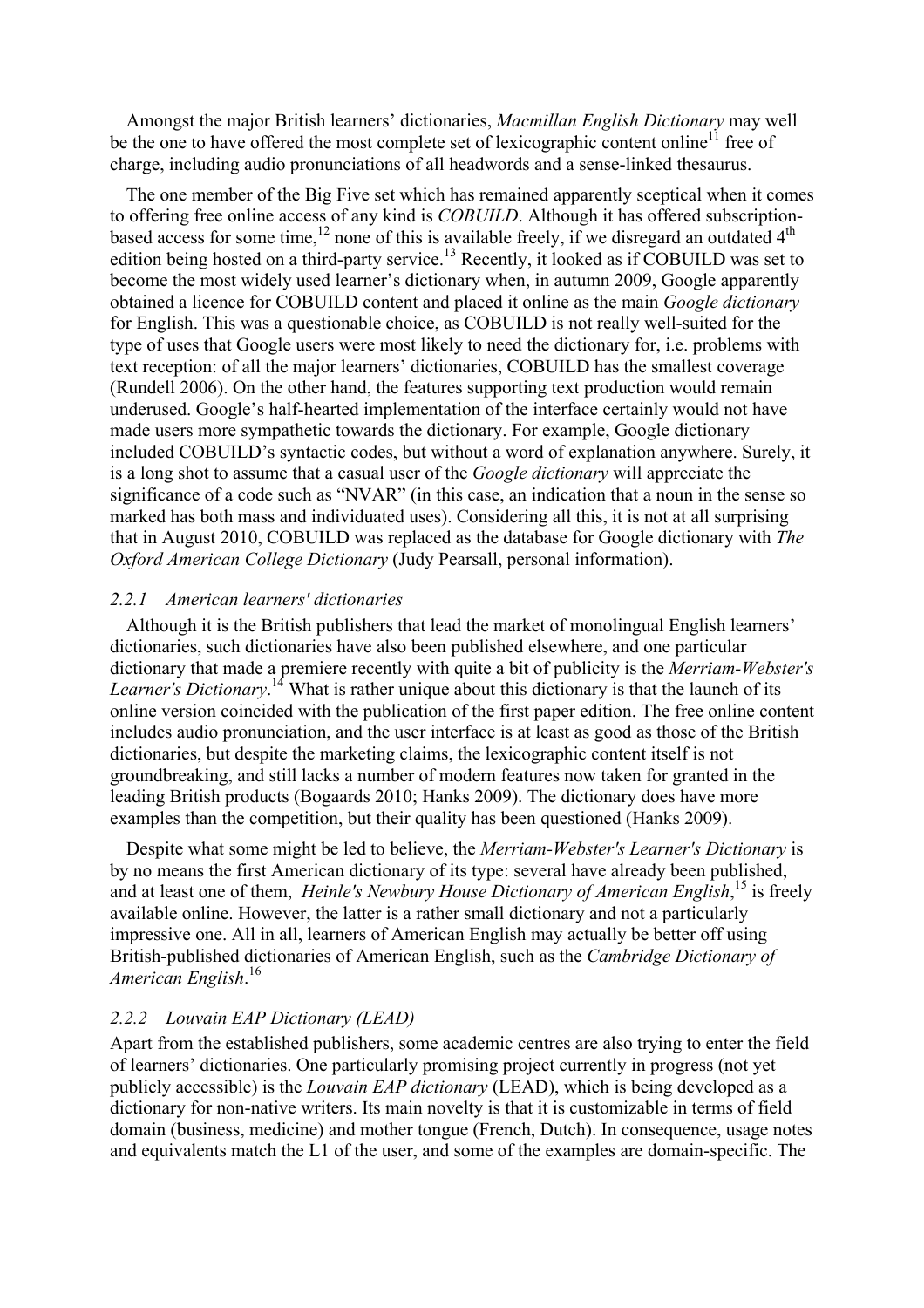dictionary will also have (as you might expect from a product created at the Centre for English Corpus Linguistics) a solid grounding in corpora, and integrated corpus access.

# 2.3 User-involvement (bottom-up) lexicography

In the democratic world of the internet, users can play lexicographer as well and create their own online dictionaries. There is quite an impressive range of these, but let us have a look at three representative exemplars:

# 2.3.1 Urban dictionary

A success story in its own right, the Urban dictionary<sup>17</sup> is a true bottom-up initiative which recently celebrated its 10th anniversary. One of the community features exemplified here is that users vote on the "best" definitions. But such democracy does not necessarily serve lexicography well: as it turns out, the most liked definitions are not of the type that would really help someone who does not already know the meaning. Clearly, true explanatory definitions are too predictable and thus not "interesting" enough, and are being pushed back to the bottom of the list. Instead, collaborative dictionary entries, unless properly moderated, tend to become the playing ground for showing off wit, marking in-group membership and venting prejudice. For example, one entry at the headword BOOTYISM runs as follows: "The gospel according to Beyonce. Often confused with Buddhism." This entry is written in an abbreviated style posing as lexicographese, and manages to allude rather cleverly to the semantics as well as origins of the slang term, but it would probably not be of much help to a user who has no clue about the meaning. In this case, the author seems to be aware of this deficiency, and makes up for it in the (entirely invented) example exchange:

Todd: I'm thinking about converting to Bootyism. Michael: Nah man, it's BUDDHISM. Todd: No, cause in Bootyism all you do is worship ass.

# 2.3.2 Wiktionary

*Wiktionary*<sup>18</sup> may be the ultimate collaborative dictionary. A recent in-depth analysis of this resource (Fuertes-Olivera 2009) presents a number of interesting findings. It is observed that, contrary to what is often claimed, Wiktionary is not a *multilingual* dictionary but an English dictionary with a translation overlay for several other languages. It is also noted that very similar items may receive radically different treatments, lacking internal consistency and contradicting the Wiktionary guidelines.

# 2.3.3 Wordnik

*Wordnik*<sup>19</sup> presents an interesting blend of online dictionary genres, involving a collaborative community-driven component built around a "professional" core. According to the founder Erin McKean (personal communication), user-generated content is encouraged here but in "guided" ways, with less emphasis on user-created definitions than is usual in collaborative projects. Wordnik embeds content from other datasets: at this time, Twitter and Flickr are being tapped for real-time citations and relevant images, respectively. The service employs modern data mining techniques to identify in corpora citations of the self-defining and exemplar types (McKean, personal communication). Overall, there is less reliance on traditional definitions and the emphasis is shifted to citations.

## 2.3.4 Collaborative-institutional dictionaries

Commercial publishers also try to get their users actively interested and involved in lexicography, perhaps in an effort to persuade them to stay on the site and come back for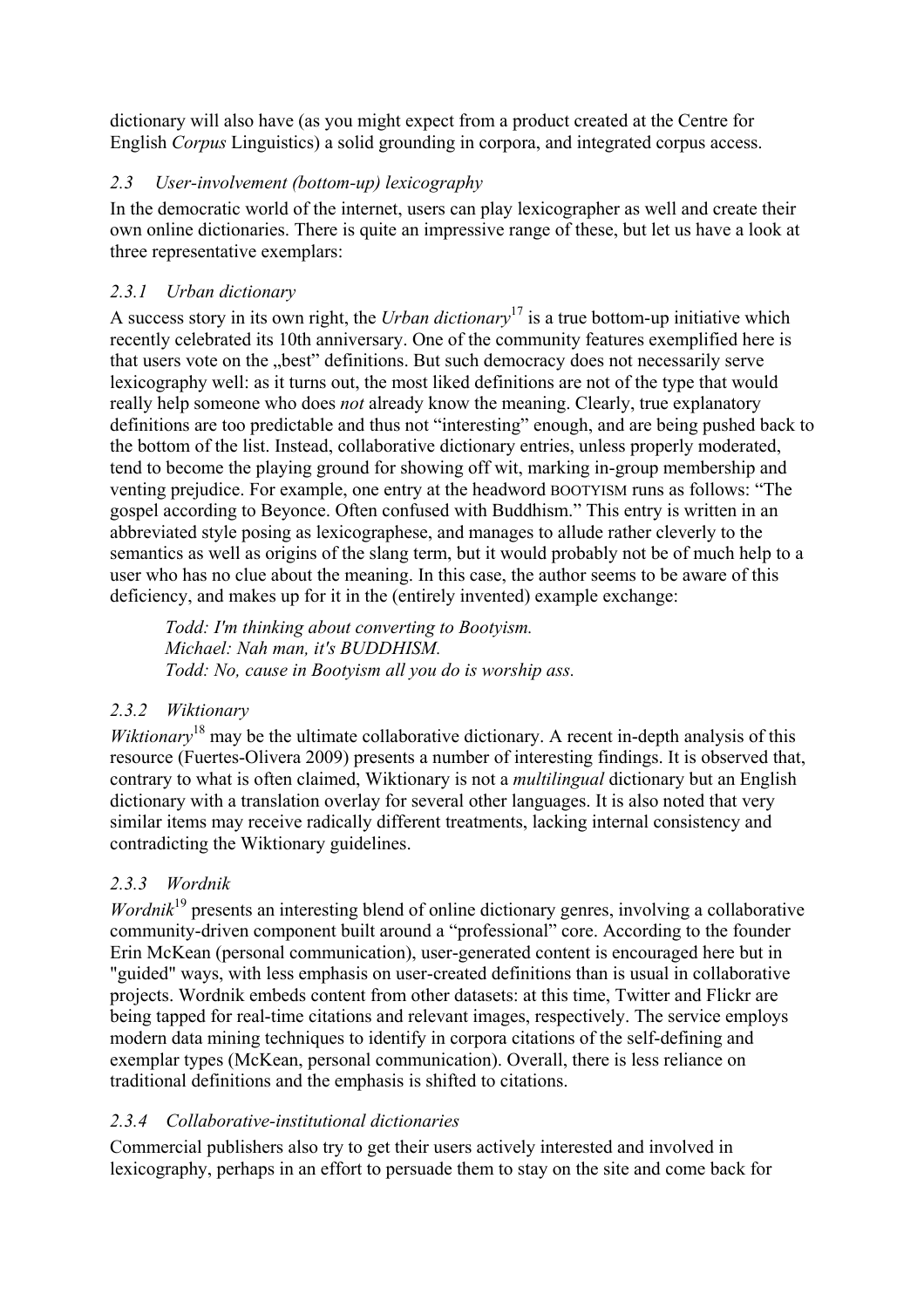more. Examples of collaborative sections hosted on institutional dictionary sites suggest that the opposition *institutional* versus *collective* dictionary (Fuertes-Olivera 2009) may no longer be a sharp one. Two such examples from well-known institutional publishers are the Merriam-Webster Open Dictionary<sup>20</sup> and Macmillan Open Dictionary.<sup>21</sup> A perusal of the user-added entries reveals that most of the entries added would not meet the criteria for inclusion in the regular edition of the dictionary, and their presence merely provides evidence of the conventional wisdom that "the dictionary" is a collection of "all the words" of a language.

Apart from adding open dictionary components, online dictionaries sometimes offer other extras aimed at involving the users. Recent add-ons include social networking features, such as the award-winning Macmillan Dictionary blog.<sup>22</sup>

So far we have discussed general dictionaries of contemporary English, aimed at both native speakers of English and foreign learners. Let us now move beyond these common types, to diachronic and specialized dictionaries.

### 2.4 Diachronic (historical) dictionaries

Users of diachronic dictionaries are most typically language scholars, and so their level of sophistication and language awareness is normally far beyond that of lay users. As language experts, they can reasonably be trusted to make choices that a non-expert user will not be in a position to make, such as the explicit selection of microstructural data categories (and we will revisit the issue of customization in a later part of this article). The makers of academic diachronic dictionaries appear to be aware of these ramifications, as exemplified by the online version of what is perhaps the most famous dictionary world-wide (at least for English), the Oxford English Dictionary. Access to the OED is subscription-based, and affiliated scholars would most of the time rely on their institutional subscription rather than a personal one. In contrast, a more restricted (in terms of period) but no less voluminous Middle English Dictionary<sup>23</sup> has been freely available online since 2007, when the University of Michigan completed the digitization process with the help of a government grant. The dictionary offers a rather large number of technically complex search options but these should be manageable for language scholars and their students.

#### 2.5 Subject field dictionaries

There are countless online specialized dictionaries out there on the web, most of them fairly small in size, dealing with the vocabulary of a specific subject field (as well as narrower subfields). Because of the sheer number, many users will find it useful to consult online directories of such dictionaries, one of the most comprehensive being *Glossarist.com*: an example of a dictionary portal as listed in my provisional taxonomy under 1.3 above. Indexing portals of this type only include links to dictionaries on external pages, without themselves hosting or displaying actual lexicographic content.

The lexicographic wisdom that content and presentation are largely two separate aspects is strengthened by those products where there is a sharp contrast in quality between one and the other. One case in point is *Dorland's Medical Dictionary*<sup>24</sup> from the respectable pair Merck Medicus and Elsevier, where solid content is marred by the uninspired (to say the least) access interface. Users are presented with a long chain of alphabetic stretches which have to be navigated linearly in a fashion resembling page-turning, only much slower (although there is a term search window, it does not apply to the dictionary itself, but to other services). To metalexicographers, this dictionary serves as a warning against sweeping generalizations about electronic dictionaries being faster and superior in terms of access: apparently, it is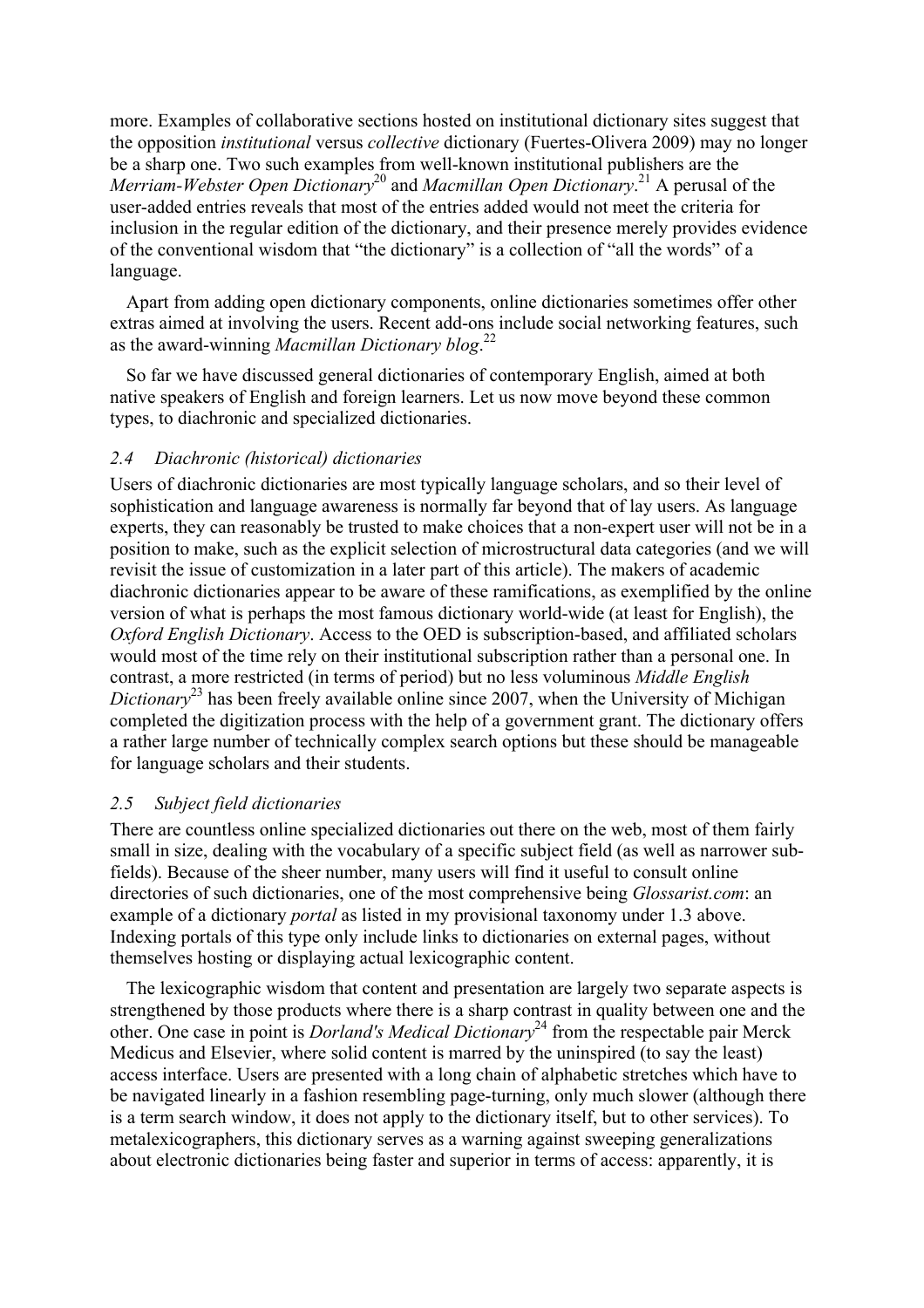perfectly possible to produce an online dictionary where access is more cumbersome than in a paper book.

### 2.6 Dictionaries with restricted macrostructure

One way to think of special-purpose dictionaries is that they often involve systematically restricted treatment in either macrostructure or microstructure. In the earlier case, only a distinct subset of the vocabulary is included in the wordlist. Field dictionaries, already covered in 2.5 above, may be included here. Another exemplar of a restricted macrostructure dictionary is the well-known and successful Acronym Finder<sup>25</sup>, which aims to include acronyms, including those pronounced as one word and letter by letter (sometimes called initialisms). Although *Acronym Finder* does not limit its headword list to English acronyms, it is a fact that English very clearly dominates.

## 2.7 Dictionaries with restricted microstructure

In contrast to dictionaries with restricted macrostructure, restricted-microstructure dictionaries are characterized by a systematic reduction, not in the word list itself, but in the lexicographic data categories presented at each entry, compared to a general dictionary. The free Online Etymology Dictionary<sup>26</sup> is a representative of the genre: the lexicographic data for a given headword is restricted to an explanation of the word's origins.

Pronouncing dictionaries are another major category of restricted-microstructure dictionaries, where the chief lexicographic data given indicates the phonetic form of the entry word. Semantic information is only given in exceptional cases, such as to disambiguate between graphemically identical words that are pronounced differently (i.e. homographs that are not homophones). There is the question of the exact form in which information on pronunciation is conveyed. In printed books, transcription (in one of a number of standards, the most universal being the IPA) used to be the only option, but in the multimedia environment of the web, the expectation of users is to be able to hear an audio rendition of an item's pronunciation. This expectation is met by the popular free online talking English dictionary howjsay.com,<sup>27</sup> which provides recorded audio clips, but no written transcription. At the other end of the cline are academic pronouncing dictionaries such as the Carnegie Mellon University Pronouncing Dictionary,<sup>28</sup> which presents transcriptions in the ARPAbet respelling system, or Péter Szigetvári's English Pronouncing Dictionary,<sup>29</sup> which employs a variant of the SAMPA respelling system.

There is no denying that being able to hear what the word or phrase sounds like is an asset, but does this mean, as most people seem to assume, that phonetic transcription is now dispensable? It probably is for native speakers of English, but hardly so for speakers of other languages looking up English pronunciation. For them, it is an illusion to believe that just hearing a word pronounced in a foreign language is enough to register, less still learn, its correct pronunciation. Due to the effect known as categorical perception, speakers of a language tend to hear foreign language sounds through the filter of their native language phonology. Consequently, what foreigners will hear is mostly their native language sounds and tend to miss the distinctions not present in their own language. For example, a speaker of Polish may easily miss the difference between met and mat. The important advantage of phonemic transcription is that it provides an explicit graphic representation of the phonemes involved, drawing attention to the phonemes as entities. (This is not to say that the two academic dictionaries cited above do this in a very user-friendly way: they do not.) Of course, it is also true that efficient use of phonetic transcription does not usually come naturally for a language learner and requires guided training.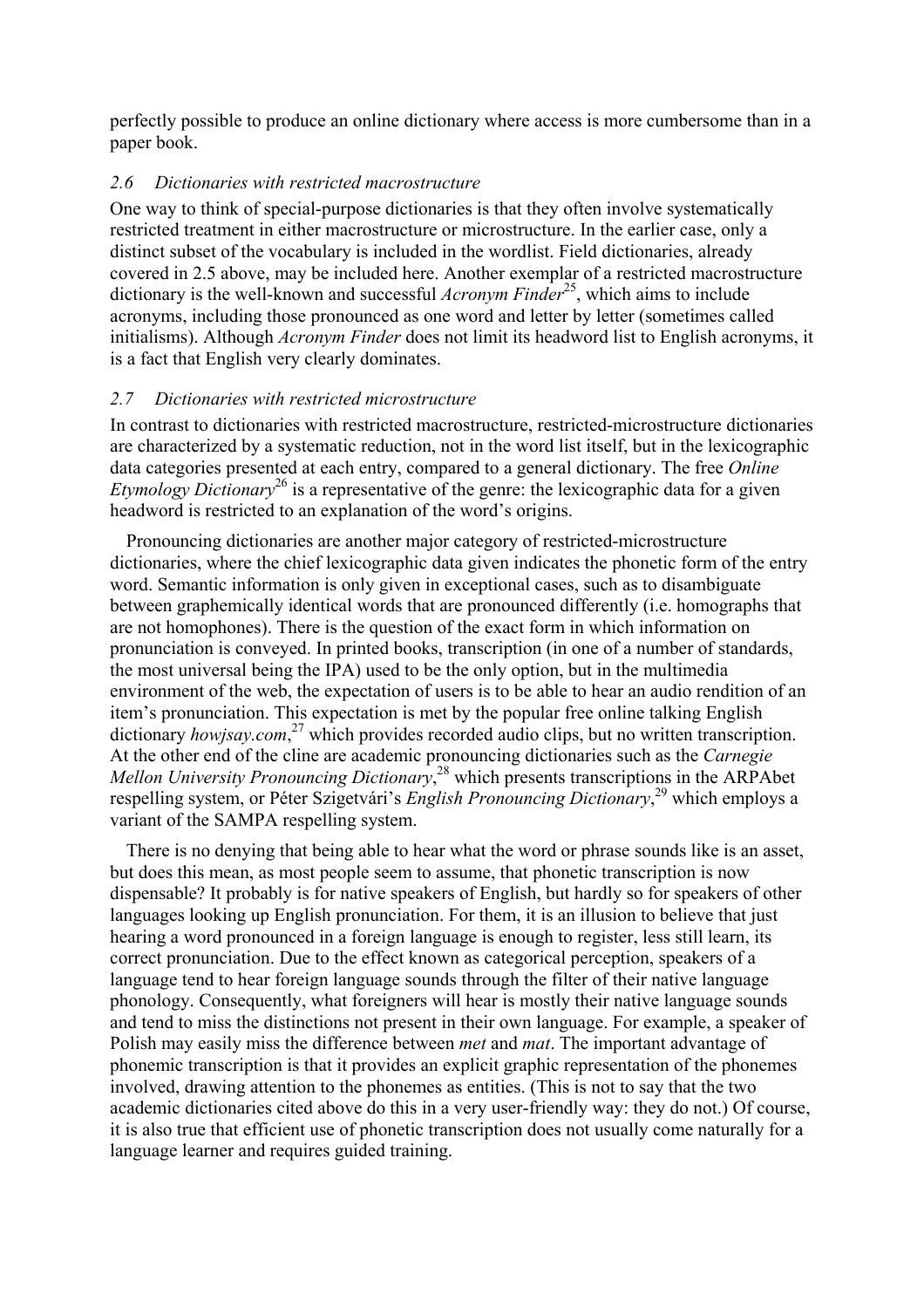But that is not the end of the story. Apart from pure phonemic identity, there is the important subphonemic phonetic detail, including positional allophony which, again, is very hard to hear for the untrained learner. Although traditional printed pronouncing dictionaries tend not to give subphonemic detail, there is no principled reason why future online dictionaries should not be able to offer a choice of the level of transcription, including a narrow-phonetic rendition for those who might want or need it. Technically, it should not be terribly difficult to take stock of at least the rule-based variants.

As noted by Sobkowiak (2009), phonetic transcription has a representational function and an indexical function. The former has to do with the representation of the phonetic form of a word (or, more generally, other linguistic string). The indexical function allows the user to use symbols for accessing (sets of) lexical items, such as when looking for words that exhibit a given phonetic pattern. A systematic transcription system is at present a prerequisite for the indexical function to be possible, although not all dictionaries that do have transcription, allow 'sound search' options. Clearly, of the three free pronouncing dictionaries here presented, Szigetvári's English Pronouncing Dictionary is the most sophisticated in this respect.

### 2.8 Onomasiological dictionaries

Onomasiological dictionaries are those that are specifically designed to take the user from a concept or idea to linguistic form, rather than explaining the meaning or use of a given form. A traditional paper dictionary of this type would most typically be a thesaurus or synonym dictionary. Thesaurus.com<sup>30</sup> is a companion site to the popular *Dictionary.com* aggregator (see 3.1 below). A more interesting online example of such a dictionary is RhymeZone,<sup>31</sup> which started off as a synonym dictionary calling itself the *Semantic Rhyming Dictionary*. Somewhat predictably, probably because of the phrase "rhyming dictionary" in the name, users arrived at the dictionary from search engines looking for traditional phonetic rhymes, and this is what the default search mode now offers. In fact, searching for rhyming words is also an onomasiological query, albeit in a broader sense. In the more restricted sense of onomasiological, the dictionary offers lists of synonyms, antonyms and "related words". For these, RhymeZone relies on data from the English  $WordNet^{32}$  lexical database, just as so many other lexical resources do these days: it has become one of the favourite dataset for many online dictionaries, because it is free and NLP-tractable in ways that make such integration relatively easy.

One interesting way in which WordNet data is used is graphic visualization engines such as VisuWords<sup>33</sup> or Visual Thesaurus,<sup>34</sup> where the idea is to represent WordNet's lexical relations in a visually appealing graphical form. The latter now shows up in Cambridge Dictionaries Online entries.

Having completed a quick tour of the representative online dictionaries of English, we will move on to a number of overarching issues that are relevant and topical for online dictionaries of today and tomorrow.

#### 3 Some issues in online dictionaries

#### 3.1 The dictionary web

The World Wide Web is built around the concept of hypertext, where texts, documents and media make up an interconnected network. Like most other sites, online dictionaries hyperlink, interlink, embed and integrate, and it will not take long for a careful user of online dictionaries to start noticing that quite a lot of the same content crops up again and again on a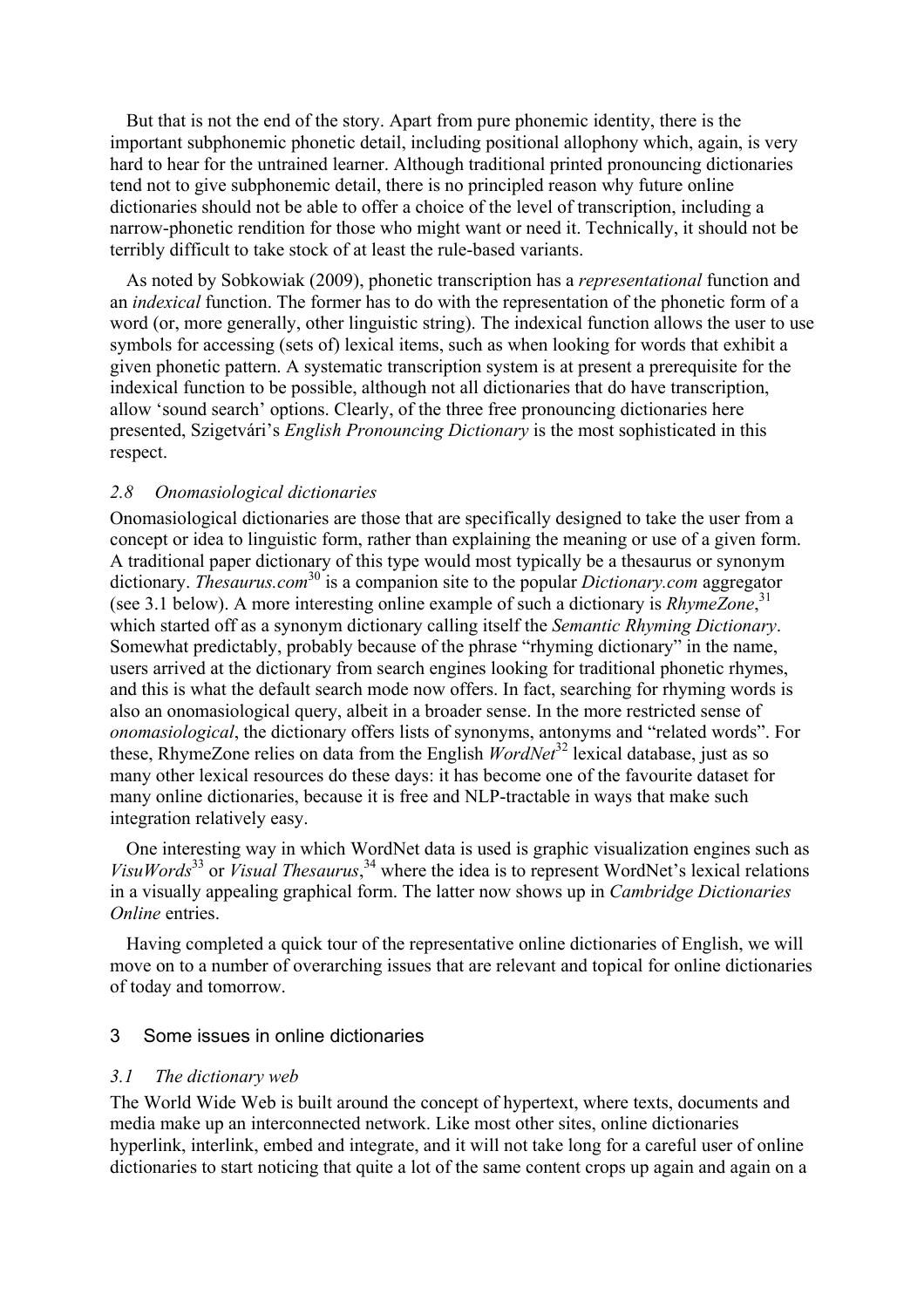variety of dictionary sites. For example, the very same Visual Thesaurus images which feature in Cambridge Dictionaries Online are also present at the *Dictionary.com*<sup>35</sup> site. The latter is an example of a dictionary resource which does not rely on its own data, but instead *aggregates* lexicographic content from other electronic (online) dictionaries. Dictionary.com is a particularly popular such aggregator. The popularity, one might suspect, has a lot to do with the attractive domain name, which to many users (and search engines?) strongly suggests that this is the Dictionary (see e.g. Béjoint 2010 on the popular image of the dictionary). As of this writing, the resource aggregates lexicographic content from 15 dictionaries, including the American favourites Random House Dictionary and American Heritage Dictionary, as well as half a dozen special-purpose and special-subject dictionaries.

Another aggregator is TheFreeDictionary, with American Heritage Dictionary (again!), WordNet (again!), and Collins English Dictionary (and Thesaurus). The resource is worth consulting for this last one, as this time (compare 2.1.2 above), it is indeed the respectable Collins English Dictionary, which is generally not freely available elsewhere.

While the ability to hyperlink and embed is one that lies at the heart of the World Wide Web, in dictionary aggregators the idea is taken to extremes, with the result that such dictionary portals produce absurdly long entries by mechanically pasting together, back-toback, entries from several online dictionaries. These individual entries are often very similar, which results in highly unhelpful, many-times redundant, tortuous assemblages of disconnected lexicographic data.

### 3.2 Access

Electronic dictionaries, including online dictionaries, are often praised for their access functionality, which is claimed to be superior compared to paper book form. Clearly, the electronic interface is by definition more flexible and has a potential for efficiency that is not achievable in static printed form, but it is also true that this potential is not always properly utilized, especially if the online dictionary is retrospectively digitalized (Wiegand et al. 2010: 209). One example of a respectable online dictionary with paper-like access is the American Heritage Dictionary, which has no search facility at all, worse still is Dorland's Medical Dictionary (see 2.5 above), where outer access is even slower and more cumbersome than in a printed book. However, some online dictionaries do take advantage of the electronic media and explore alternative access routes. As an illustration of this issue, let us consider issues of access in cases where a search term potentially returns large amounts of data.

### 3.2.1 The step-wise approach to outer access?

Over ten years ago, Hulstijn and Atkins (1998) proposed what they called "step-wise access" for electronic dictionaries. In this connection, it is interesting to observe how this proposal stands up in view of the practical implementations in online English dictionaries. For this, we need to examine the volume of data that a dictionary presents to the user in those cases when a search term matches more than a single treatment unit, such as multiple lemmata (such as items of different part of speech), or includes multi-word expressions (MWE's), such as fixed phrases, idioms or phrasal verbs. The spectrum of actual solutions seen in English online dictionaries can essentially be reduced to three options:

- 1. a menu of target items is presented;
- 2. a menu is presented, but the most likely choice opens by default;
- 3. partial entries are listed.

The first option, by far the most common, can be illustrated using *Macmillan Dictionary* Online as an example. Here, a search on a word-long string team returns a vertical menu of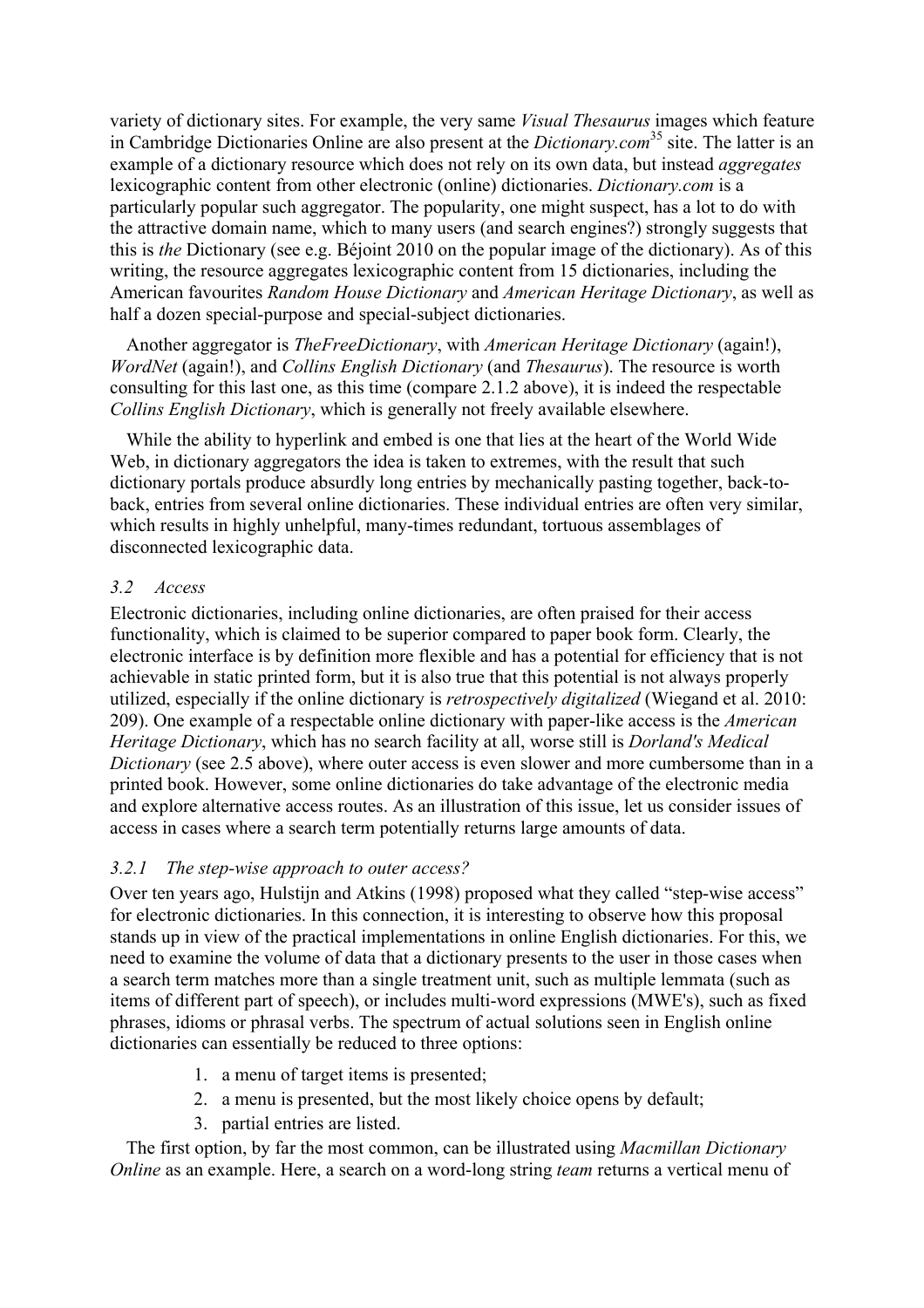nine matches, each one hyperlinked to an entry or subentry. The top of the menu looks like this:

team NOUN team VERB dream team NOUN sales team NOUN ...

Option 2. features in the Merriam-Webster's Advanced Learner's English Dictionary, where a search for *team* produces a similar list of seven items, but the first of these (here again, **team**) NOUN) is already given as the full entry immediately below the list.

Option 3. is implemented in the online dictionary at  $myCOBULLA$ .*com*,<sup>36</sup> available to buyers of the printed copy of the Collins COBUILD Advanced Dictionary. The approach is an intermediate one between a bare lemma list (Option 1.) and complete entries (Option 2.). As seen in Figure 1, showing the entry TEAM in  $myCOBULD.com$ , the dictionary interface alerts the user that multiple entries have been found, and then displays the top of each lemma with a More link leading to the complete entry for that lemma.

| You searched for: team                                |                                                                                                                                                                                                                 |  |  |  |  |
|-------------------------------------------------------|-----------------------------------------------------------------------------------------------------------------------------------------------------------------------------------------------------------------|--|--|--|--|
| We have found more than one result for the word team. |                                                                                                                                                                                                                 |  |  |  |  |
|                                                       | team / ti:m /<br>N-COUNT (with sing or pl verb) A team is a group of people who play a particular sport<br>or game together against other similar groups of people.<br>More $\overline{\mathbf{E}}$             |  |  |  |  |
|                                                       | team player<br>N-COUNT If you refer to someone as a team player, you mean that they work well with<br>other people in order to achieve things. (approval)<br>More $\boxed{\phantom{1}}$                         |  |  |  |  |
|                                                       | team spirit<br>N-UNCOUNT Team spirit is the feeling of pride and loyalty that exists among the<br>members of a team and that makes them want their team to do well or to be the best.<br>More $\mathbf{\Sigma}$ |  |  |  |  |

#### Figure 1: The entry for TEAM in myCOBUILD.com as an example of a stepwise interface

Which of the three options is best? A universal answer, ignoring lexicographically relevant details such as the nature of the lookup situation and specific user needs and skills, rarely makes sense in lexicography, but let us offer some observations that might have a more universal appeal. Option 2. looks attractive, but there is a danger here that users may fail to recognize that the default choice (as here team NOUN) is the wrong one in their case. In contrast, Option 1. seems relatively safe in terms of the risk of missing the right option, but the problem here lies in the economy of effort (aka laziness): users may lack the patience to navigate through the menu to actual full treatment, and may decide instead to ditch a tool which requires two much clicking work. In view of the above reservations, Option 3. might perhaps be optimal (other things being equal), and it is surprising that so few dictionaries have adopted it.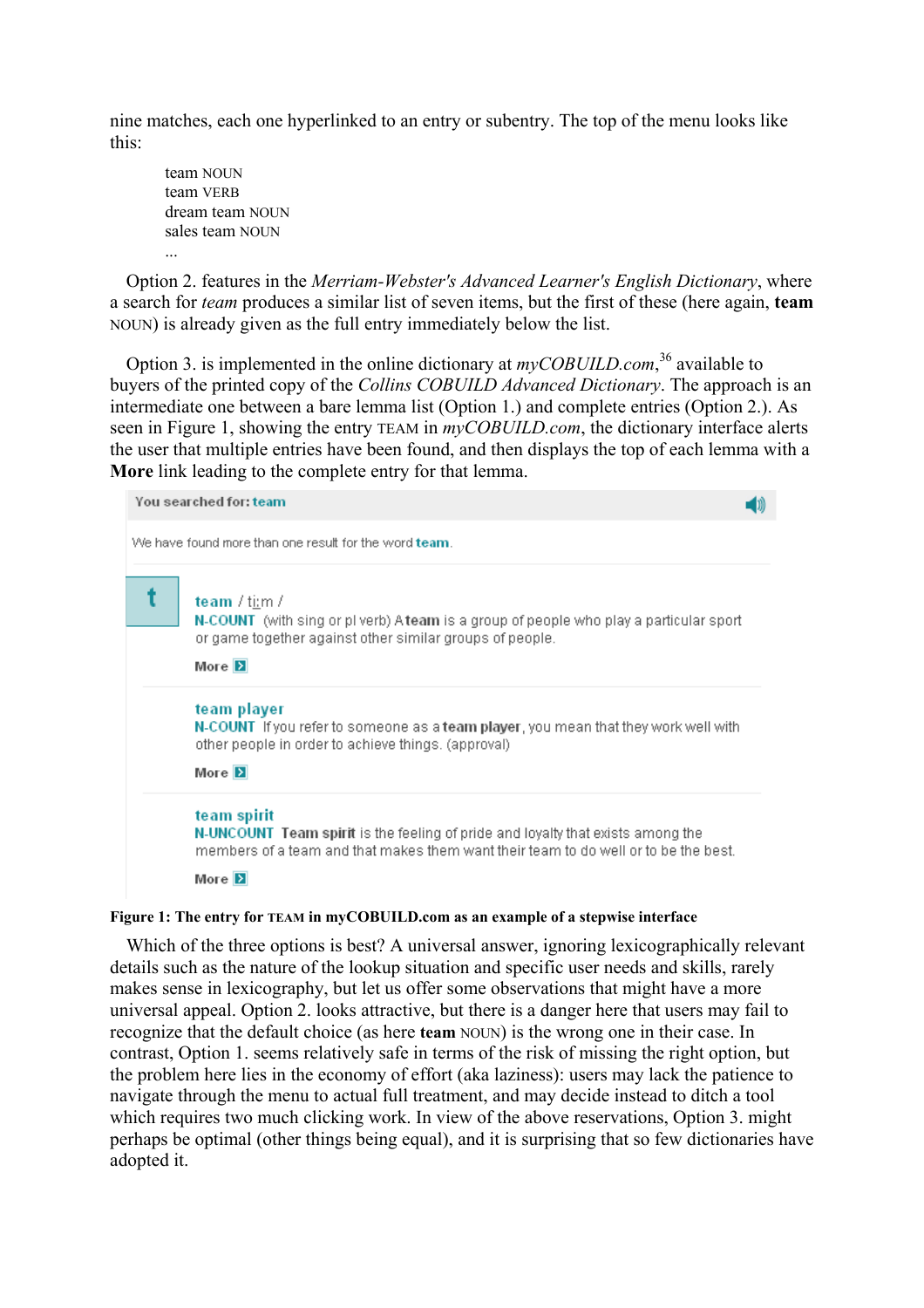#### 3.3 Customization and profiling in online English dictionaries

A recent study by Tono (2011), the first dictionary use study ever to employ eye tracking, confirms the suspicion that dictionary users differ greatly in their consultation habits and strategies. The realization that different users have different needs and expectations lies behind efforts to vary or customize e-dictionaries (De Schryver 2009; Verlinde et al. 2010), and, indeed, in some online dictionaries of English we have reviewed above, users do have some ability to control the presentation of lexicographic data.

Oxford English Dictionary online has control buttons to display or hide away the following data types: Pronunciation, Spellings, Etymology, Quotations, Date Chart, Additions. It should be observed that this solution is not really lexicographic-function-driven (Tarp 2008), as the user here is required to explicitly select the data fields included in the dictionary. However, the users of an academic dictionary such as this usually represent a high level of sophistication (many being language scholars), and so they are much more likely than naive users to know directly and explicitly what data types they actually need.

Macmillan English Dictionary Online offers two pre-packaged presentation modes which can be selected by flipping the Show Less/Show More control button located next to the lemma sign. The choice is suggestive of the difference between a *text reception* mode and a text production mode, respectively. Switching to the more basic mode hides away the phonetic transcription, collocations (with examples), grammar labels and some of the examples.

However, synonym links are still included, even though, arguably, a synonym list is not very useful for text reception. Only a minority of dictionary users will be aware that the dictionary has a third, even simpler mode, available via the so-called *interstitial page*,  $\alpha$  accessible from collaborating news sites<sup>37</sup> by double-clicking on any word in the text (luckily, the engine includes lemmatization, so the word-form stealing takes the user to the lemma STEAL). In this mode, all examples and synonyms are now absent, as one would expect in true reception mode.

User profiling is one of the highlights in the new *Louvain EAP dictionary* (see also 2.2.2) above), now in development, where the content presented depends on the user-selected native language and discipline (field domain) of interest.

#### 3.4 Multimedia in online dictionaries

Online dictionaries can potentially include a range of multimedia content. The potential is utilized in online dictionaries of English to varying degrees.

### 3.4.1 Graphics

Graphical elements are not the sole domain of electronic dictionaries, as drawings, and (to a lesser extent) photographs, diagrams and tables have been used for a long time in paper dictionaries. However, pictorials are more easily and cheaply included in electronic dictionaries (Lew 2010). For example, illustrations are present in some entries in Cambridge Dictionaries Online or the free online version of Longman Dictionary of Contemporary English.

Thanks to the linkability of the web, it is quite possible to embed media from other providers. However, one has to count with the ramifications of limited control over hyperlinked content. For example, between (roughly) November 2009 and June 2010, the Google Dictionary used to display popular images from Google's own image search service next to some entries. As a consequence, the Google Dictionary entry for KILT included a photograph which, likely without conscious intent, conveyed all too clearly the cultural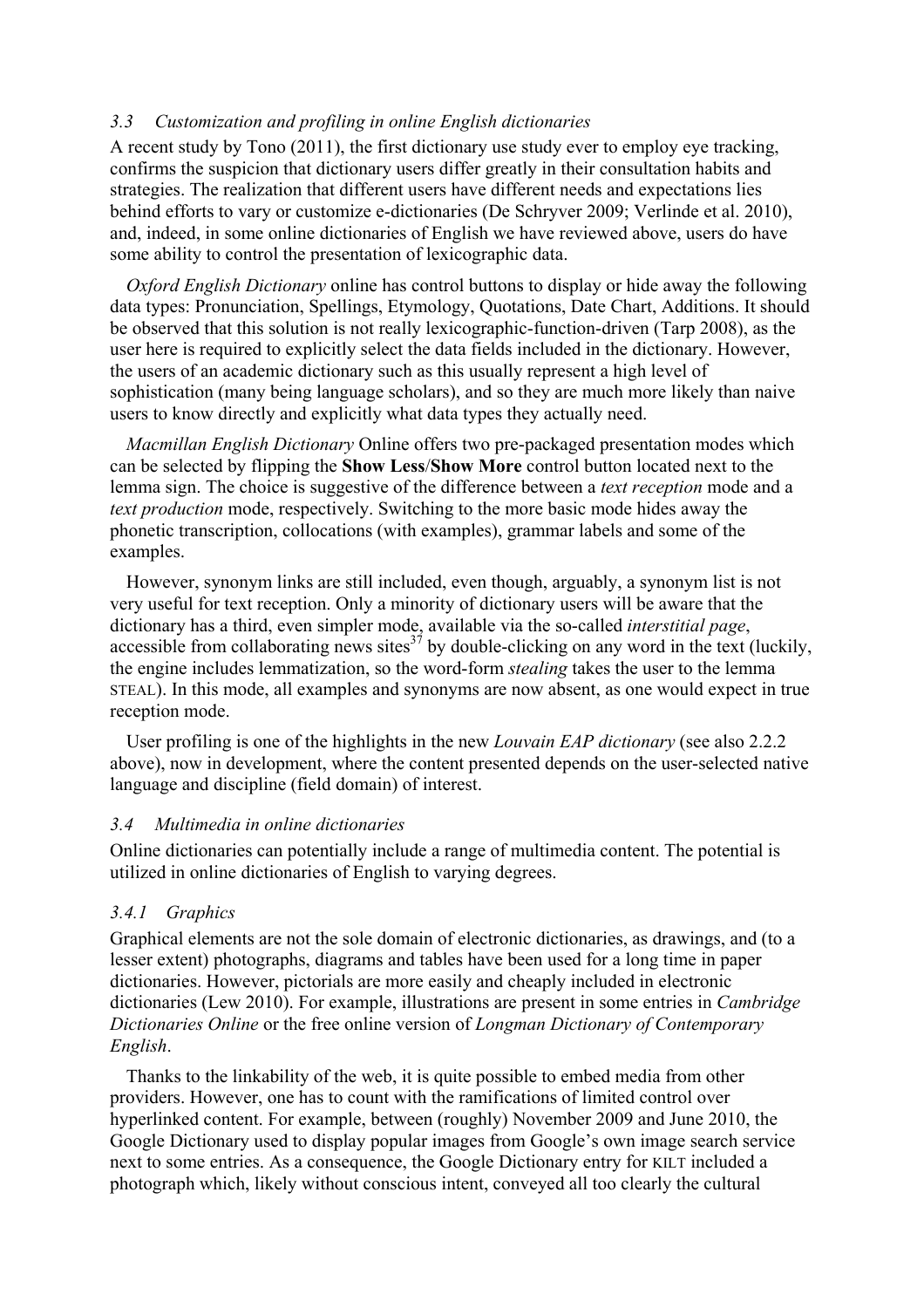information that kilts need no accompanying underwear (in the interest of propriety, no screenshot is included in this article). As of this writing, the Google Dictionary has discontinued the inclusion of images.

### 3.4.2 Audio

It is becoming increasingly popular for online dictionaries of English to offer audio recordings of entry words. However, recordings of other verbal elements (definition, examples) are rarely included: of the dictionaries discussed in this article, it is only the subscription version of LDOCE which offers spoken recordings of all example sentences. One novel use of audio is to present characteristic sounds associated with the entry word: an interesting subgenre of ostensive defining. Proposals to include such elements in electronic dictionaries have been made by Dodd (1989: 91) and Ooi (1998: 112). Dodd called them sound effects, and such recordings are now available in the free Macmillan English Dictionary Online. There, the user can hear the sounds produced by musical instruments under their relevant headwords, both popular ones (GUITAR, PIANO, VIOLIN, RECORDER), as well the less well-known (SITAR). Animal noises and bird calls are likewise included (ROAR, HOOT: perhaps also worth linking under the entries LION and OWL), as well as sounds made by humans (CLAP, LAUGH, HICCUP), and noisy machines (TRAIN, HELICOPTER).

### 3.4.3 Video and animation

With the speed of the internet steadily on the increase, video content is becoming mainstream on the web. However, English online dictionaries have not really embraced the video technology so far. This caution may, in fact, be well-motivated: Chun and Plass (1996) point out that video sequences are too transient to allow the spectator to build a stable mental model. Thus, videos may not make good cognitive sense, because the viewer may be unable to pace the information processing at the rate that works for them.

Similar reservations can be raised for animated graphics, and there is at least one empirical study which appears to substantiate the pessimistic view of the effectiveness of animations, at least for dictionary-induced vocabulary learning. Lew and Doroszewska's recent study (2009) found a strong and significant negative impact of viewing animations on vocabulary retention.

### 3.5 Dictionaries, corpora and lexical databases

We have seen above repeatedly online dictionaries using *WordNet* data. In fact, WordNet is often loosely referred to as a "dictionary", even though, in more careful usage, it is a lexical database rather than a dictionary. I suspect that for the average user, the distinction is too fine a point. Yet, if we look at the recent history of dictionary-making, we see the growing role of information technology and structured data: corpora, databases, the use of structured markup such as XML. The current trend then is towards a clearer separation of the data layer from presentation, in line with Sue Atkins' visionary proposal (1996). Increasingly, the dictionary as the user sees it is likely to be but an epiphenomenon on a structured lexical database or corpus, and the presentation layer is set to become an automated procedure, requiring little or no human intervention (De Schryver 2009; Atkins et al. 2010; Kilgarriff and Rychlý 2010) (also see Almind and Nielsen, this volume, Gouws, this volume?).

Indeed, as corpus interfaces and wrappers get increasingly sophisticated, they can be used in some ways similar to dictionaries, so that even a more cultured user may not care what's "under the hood" as long as the interface can be used as a sort-of dictionary. As an example, consider the fully automatic collocations dictionary ForBetterEnglish.com,<sup>38</sup> which uses the SketchEngine and GDEX technologies (Kilgarriff et al. 2008) on server-resident corpora to automatically produce entries such as the one in Figure 2. Clearly, it takes quite an expert to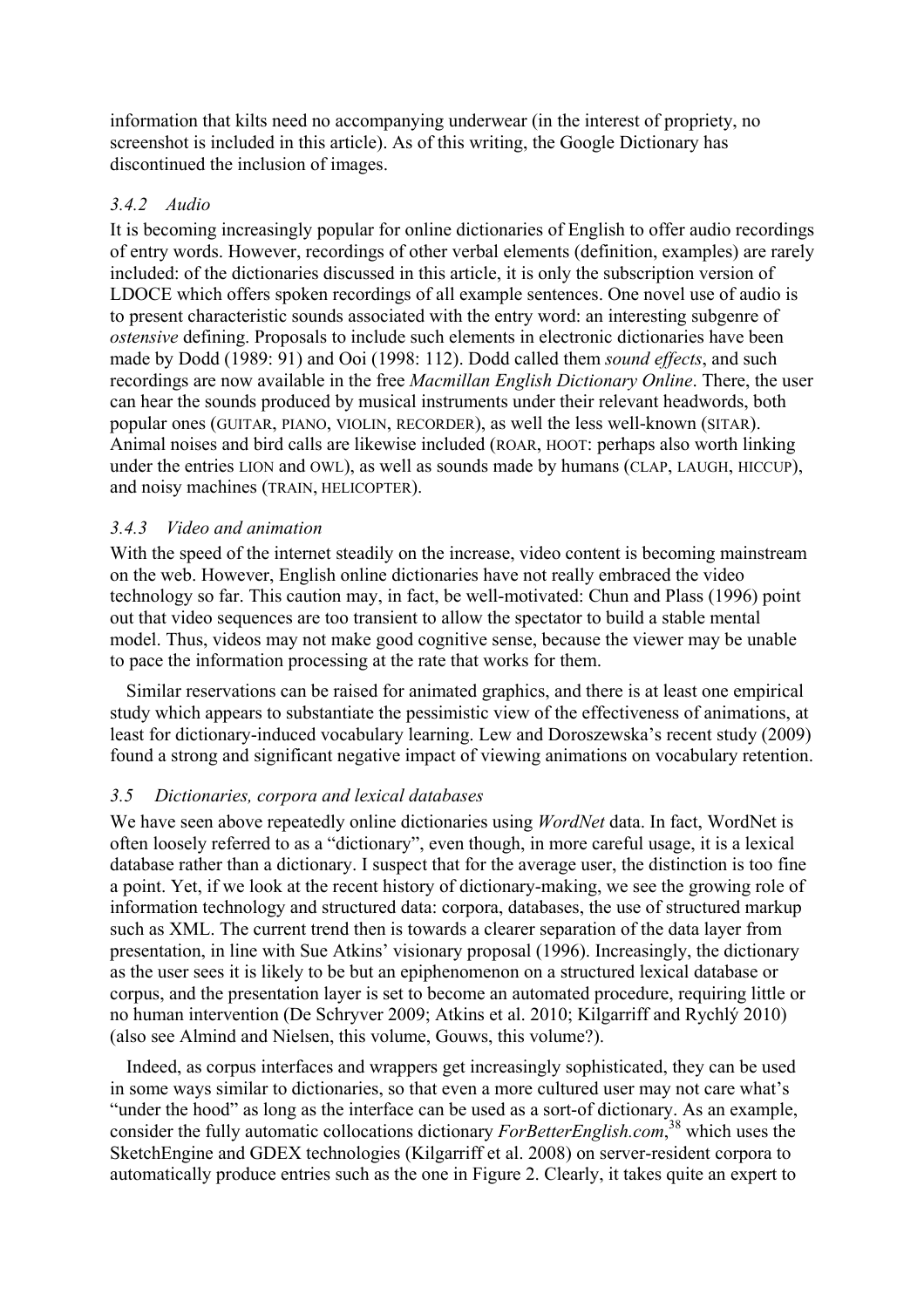tell that this is not your usual human-made dictionary entry. The illusion would have been even better if the type-of-collocation indicators (*object of*, etc.) had been given less technical and more user-friendly names.

| tooth $(n)$         |            |                                                                                                                                    |  |  |
|---------------------|------------|------------------------------------------------------------------------------------------------------------------------------------|--|--|
| object of           | $grit$ :   | Maddy made me laugh (with gritted teeth) today.                                                                                    |  |  |
|                     | elench :   | The ones who conquer fear through repetition, through sweat, through clenched teeth.                                               |  |  |
| a modifier canine : |            | The mole 's long canine teeth are sharp and pierce the hard outer skeleton of insect prey.                                         |  |  |
|                     | molar :    | These tend to be the incisors in the middle of the lower jaw and the first permanent molar teeth.                                  |  |  |
|                     | sharp      | Once upon a time it helped us avoid any large creature with sharp teeth that was making its way towards us.                        |  |  |
|                     | sweet:     | They are all there to tempt the sweet tooth.                                                                                       |  |  |
|                     | false      | Mr Fellows Harrington, who lives in Ryde, is experimenting with producing aluminium dentures to replace the old style false teeth. |  |  |
|                     | deciduous: | In Scotland, for those with disease, the average was 5.0 deciduous teeth decayed, missing or filled.                               |  |  |
| modifies            | decay      | Diet Most parents know that reducing sugar in the diet is the best way to prevent tooth decay.                                     |  |  |
|                     | whitening: | After tooth whitening in the office had lifted years of discolouration away, Mary was ready to embark on her dental rejuvenation.  |  |  |
|                     | enamel :   | Tooth enamel analysis proved they could not have been brought up in the local chalk area.                                          |  |  |
|                     | fairy:     | But on second thoughts it seems a cop-out, because the same could be said of Father Christmas and tooth fairies.                   |  |  |
|                     | comb       | Always avoid brushing curly hair, use a wide tooth comb to just separate the curls instead.                                        |  |  |
| n modifier incisor: |            | This order is named due to the modifications of the incisor teeth that project forward, in a similar way to rodents.               |  |  |
|                     | wisdom :   | Often there are bits of bone left in the gap where a wisdom tooth attached itself to the jawbone.                                  |  |  |
|                     | cheek      | The jaws bore small chisel like incisors, small canines, and low-crowned cheek teeth with rounded conical cusps.                   |  |  |
|                     | shark :    | Sharks teeth at Barton can be picked up from the foreshore making this location ideal for all the family.                          |  |  |
| pp of               | comb :     | Alternatively, hold the nail between the teeth of a comb.                                                                          |  |  |
|                     | gale :     | And no Australian has smiled as much into the teeth of an oncoming gale.                                                           |  |  |
| pp with             | plier:     | Another guard pulled out two of his upper teeth with pliers.                                                                       |  |  |

#### Figure 2: Entry for TOOTH in the ForBetterEnglish.com automated collocations dictionary

Another corpus-based online resource, also having to do with English collocations, JustTheWord,<sup>39</sup> is even capable of correcting unnatural word combinations. Figure 3 shows the output for the query POWERFUL TEA with the "find alternatives" option selected. The interface indicates whether the word combination is "good" (green bar on the right, colours not shown in print), or "bad" (red bar), and the length of the bar indicates the (un)typicality of the word combination. Further, the narrow blue bar directly underneath each combination indicates the degree of meaning similarity between the combination to be replaced and each candidate for replacement. Here, the collocation strong tea has the longest blue bar, and indeed this is the idiomatic phrase that a learner of English would have wanted to use instead of the non-idiomatic powerful tea, had they known any better themselves. All in all, the information provided is very useful and relevant, and it may actually be hard to believe that this output has been computed fully automatically.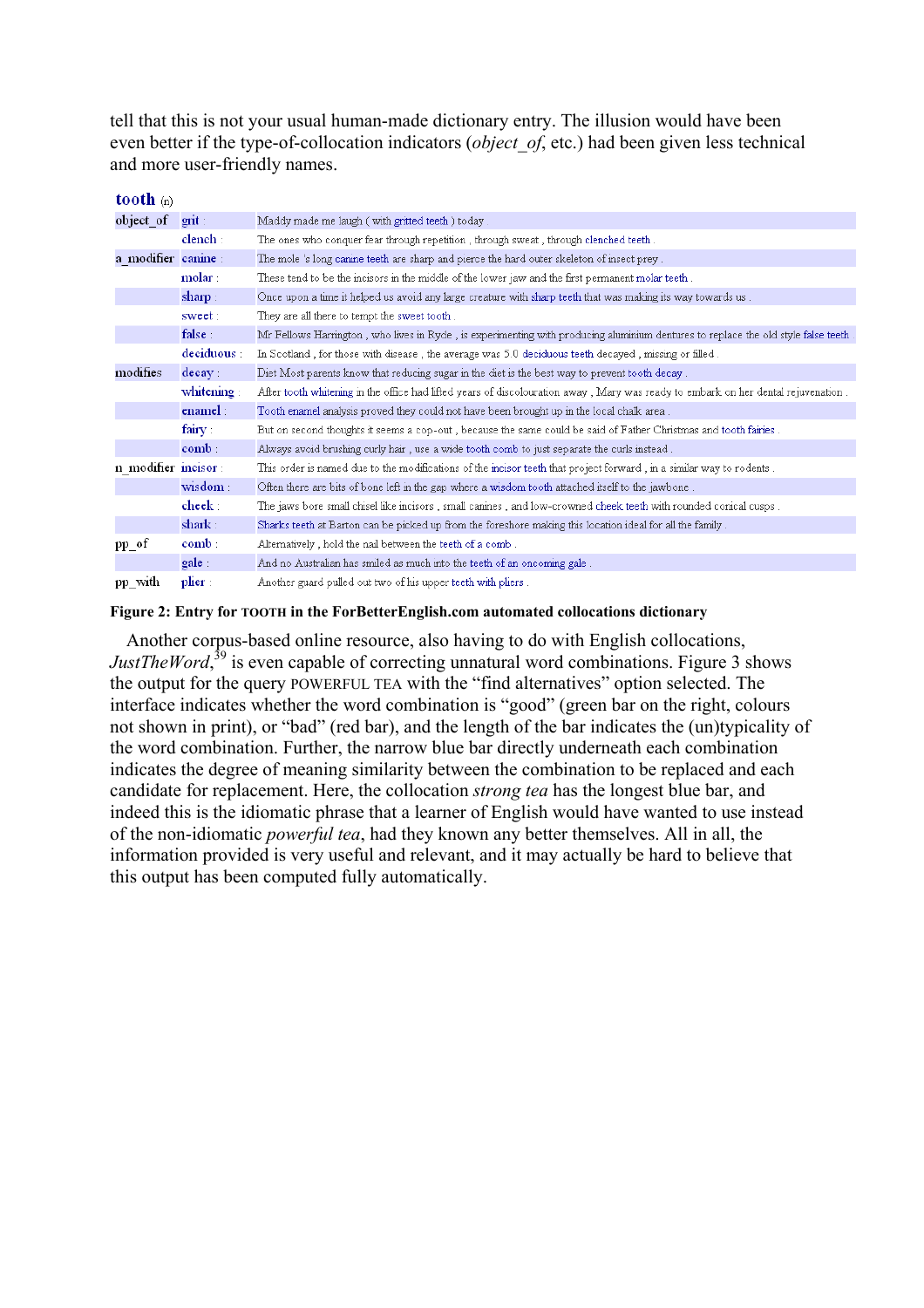| Home<br>Help.                                                              | <b>SHARP</b><br>combinations<br>alternatives                                |
|----------------------------------------------------------------------------|-----------------------------------------------------------------------------|
| powerful tea                                                               | powerful tea                                                                |
| replacing tea in 'powerful tea'                                            | replacing tea in 'powerful tea'.<br>e.g. powerful drug                      |
| powerful tea (0)<br>powerful drug (18)                                     | replacing <i>powerful</i> in 'powerful<br>tea', e.g. strong tea             |
| powerful stuff (14)<br>replacing powerful in 'powerful tea'                | Good Word Combinations<br>■ Bad Word Combinations<br>-Similarity of meaning |
| .word - Means singular noun<br>powerful tea (0)<br>only<br>strong tea (39) |                                                                             |
| high tea (38)                                                              |                                                                             |

© Copyright Sharp Laboratories of Europe 2005-2010.

#### Figure 3: JustTheWord alternative collocation suggestions for 'powerful tea'

There exist other "smart" interfaces to corpora. One of them is http://corpus.byu.edu, created and maintained by Mark Davies, and it offers free access to several corpora, including the Corpus of Contemporary American English  $(COCA)^{40}$  currently the largest publicly available corpus of English. Another one is the *SketchEngine*,<sup>41</sup> available by subscription. A subset of the British Academic Spoken English corpus is available through IBM's many eyes<sup>42</sup> clever visualizing interface, allowing the user to investigate the syntagmatic relationships of the most common words, though it is not all that useful for the less common combinations, due to small corpus size. A rich and comprehensive lexical database of English with a dictionary-like interface will very soon become publicly available online as part of the  $DANTE^{43}$  project.

These resources represent a high level of sophistication and so there is not much hope that their popularity will extend much beyond a relatively small group of power users; the others will just increasingly Google for any answers, irrespective of the nature of the problem, and I fear that this tendency presents a real threat to more specialized reference tools, including dictionaries.

#### 4 Summary and conclusion

In our necessarily sketchy overview of English online dictionaries, we have seen that a great variety of dictionaries exist, but without proper guidance users run the risk of getting lost in the riches. It is surprising to see so many of the online dictionaries (including some from respectable publishers) still largely constrained by the paper model, with access mechanisms to lexicographic data often being substandard for today's technology. Furthermore, users may get flooded with irrelevant and highly repetitive information, especially by dictionary aggregators. And even if hyperlinking to external sources embodies the best practice in hypertext philosophy, it is not without danger, as it relinquishes much of the control over the content of "our" dictionary page. More generally, the universal use of search engines (or one dominant search engine) presents a risk of dictionaries (or any specialized online works of reference) being marginalized. Finally, learners of English are still waiting for a functiondriven lexical resource of the type represented by the excellent *Base lexicale du français*<sup>44</sup> (Verlinde et al. 2010 and this volume).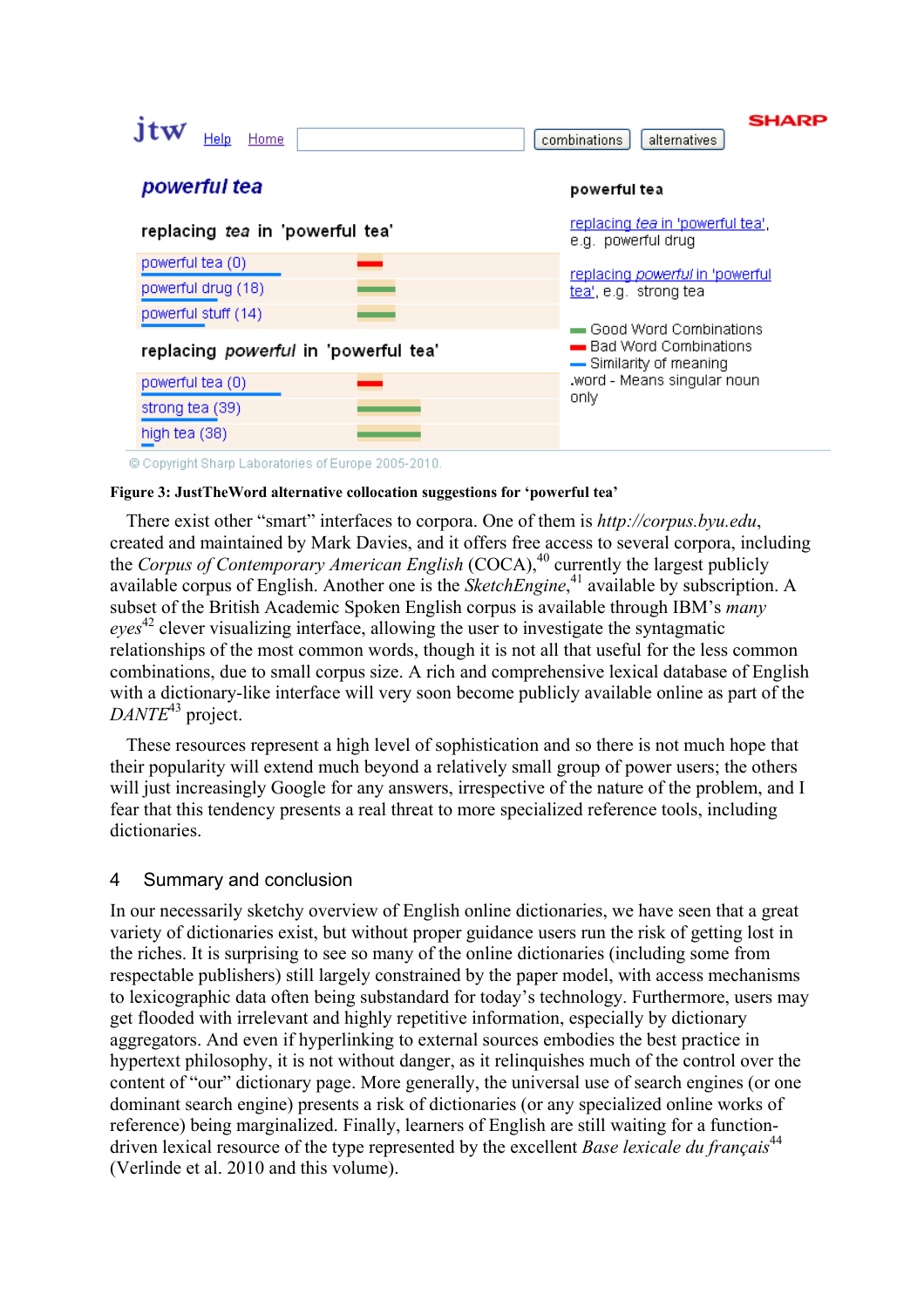## **Notes**

http://dictionary.cambridge.org

- http://oxforddictionaries.com
- http://www.collinslanguage.com
- http://www.chambersharrap.co.uk/chambers/features/chref/chref.py/main
- http://encarta.msn.com/encnet/features/dictionary/dictionaryhome.aspx
- http://www.internetworldstats.com
- http://www.oup.com/elt/catalogue/teachersites/oald7/lookup?oup\_jspFileName=document.jsp&cc=pl
- http://www.ldoceonline.com
- http://ldoce.longmandictionariesonline.com/dict/SearchEntry.html
- http://dictionary.cambridge.org
- <sup>11</sup> http://www.macmillandictionary.com
- http://www.mycobuild.com
- http://dictionary.reverso.net/english-cobuild
- <sup>14</sup> http://www.learnersdictionary.com
- http://nhd.heinle.com/home.aspx
- http://dictionary.cambridge.org/Default.asp?dict=A
- http://www.urbandictionary.com
- <sup>18</sup> http://en.wiktionary.org
- http://www.wordnik.com
- http://www3.merriam-webster.com/opendictionary/
- <sup>21</sup> http://www.macmillandictionary.com/open-dictionary/latestEntries.htm
- <sup>22</sup> http://www.macmillandictionaryblog.com, winner of the 2009 Edublog award for best education blog on the web
- http://quod.lib.umich.edu/m/med
- <sup>24</sup> http://www.merckmedicus.com/pp/us/hcp/thcp\_dorlands\_content\_split.jsp?pg=/ppdocs/us/common/dorlands/ drlnd/misc/dmd-a-b-000.htm
- http://www.acronymfinder.com
- http://www.etymonline.com
- $^{27}$  http://www.howjsay.com, the domain name being an eye-dialect rendition of the casual pronunciation of the phrase 'how do you say?'
- <sup>28</sup> http://www.cmu.edu
- http://seas3.elte.hu/epd.html
- http://thesaurus.com/?regHome=true
- http://www.rhymezone.com
- http://wordnetweb.princeton.edu
- http://www.visuwords.com
- http://www.visualthesaurus.com
- http://dictionary.reference.com
- http://www.myCobuild.com
- One example is http://www.shanghaidaily.com
- http://forbetterenglish.com
- http://193.133.140.102/justTheWord, Sharp Laboratories
- http://www.americancorpus.org
- http://www.sketchengine.co.uk
- http://manyeyes.alphaworks.ibm.com/manyeyes/visualizations/3e335458358611de909d000255111976
- http://www.webdante.com
- http://ilt.kuleuven.be/blf

### References

- Atkins, Beryl T. Sue. 1996. 'Bilingual Dictionaries Past, Present and Future' in Gellerstam, Martin, Jerker Jarborg, Sven-Göran Malmgren, Kerstin Noren, Lena Rogström and Catarina Röjder Papmehl (eds.), EURALEX '96 Proceedings. Göteborg: Department of Swedish, Göteborg University, 515-546.
- Atkins, Beryl T. Sue, Adam Kilgarriff and Michael Rundell. 2010. 'Database of Analysed Texts of English (Dante): The Neid Database Project' in Dykstra, Anne and Tanneke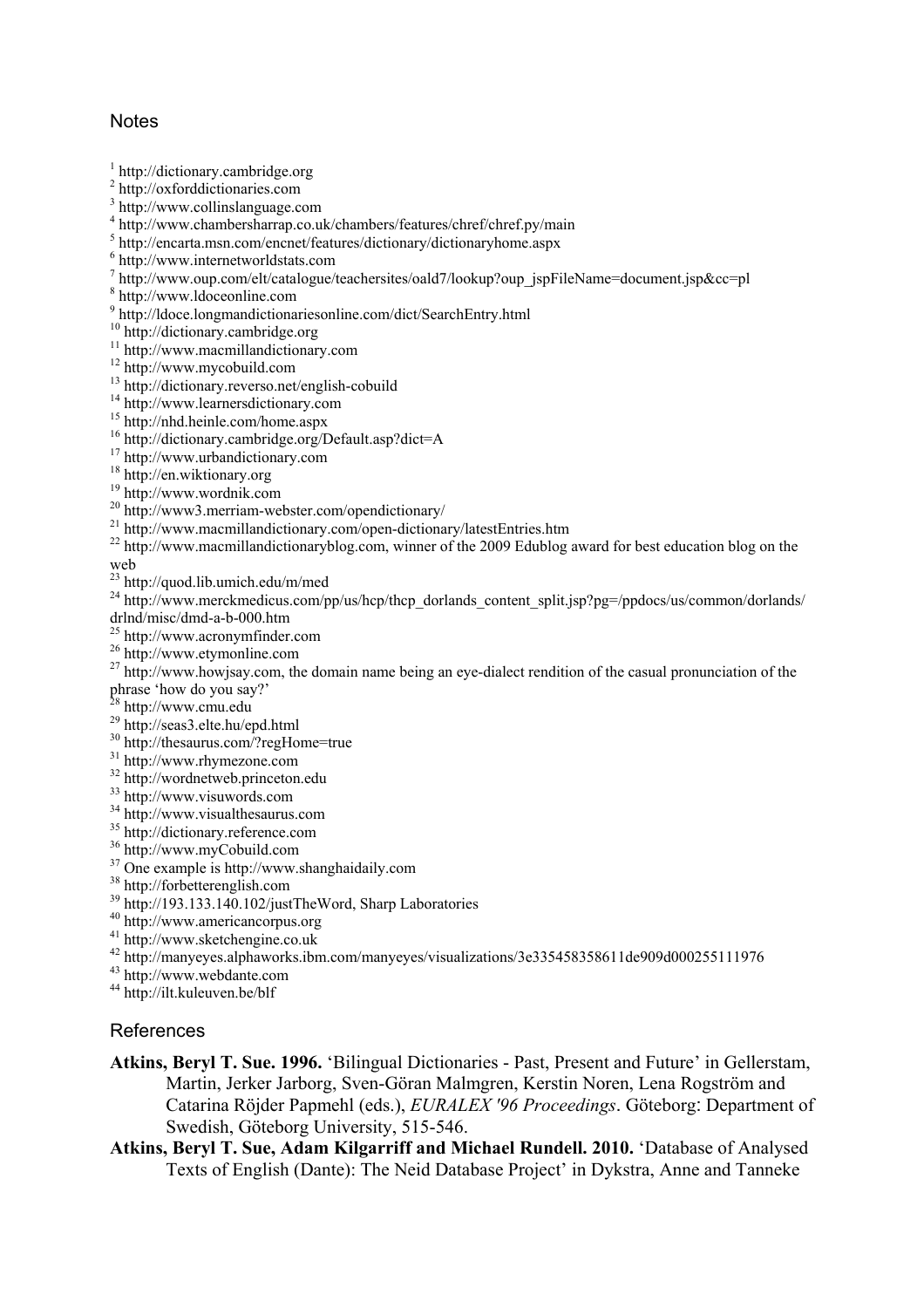Schoonheim (eds.), *Proceedings of the XIV Euralex International Congress*. Ljouwert: Afûk, 549-556.

- Béjoint, Henri. 2010. The Lexicography of English. From Origins to Present. Oxford: Oxford University Press.
- Bogaards, Paul. 2010. 'The Evolution of Learners' Dictionaries and Merriam-Webster's Advanced Learner's English Dictionary' in Kernerman, Ilan and Paul Bogaards (eds.), English Learners' Dictionaries at the DSNA 2009. Tel Aviv: K Dictionaries, 11-27.
- Carr, Michael. 1997. 'Internet Dictionaries and Lexicography.' International Journal of Lexicography 10.3: 209-230.
- Chun, Dorothy M. and Jan L. Plass. 1996. 'Effects of Multimedia Annotations on Vocabulary Acquisition.' Modern Language Journal 80.2: 183-198.
- Cowie, Anthony Paul. 1999. English Dictionaries for Foreign Learners: A History. Oxford: Clarendon Press.
- De Schryver, Gilles-Maurice. 2009. 'State-of-the-Art Software to Support Intelligent Lexicography' in Zhu, R. (ed.), Proceedings of the International Seminar on Kangxi Dictionary & Lexicology. Beijing: Beijing Normal University, 565–580.
- Dodd, W. Steven. 1989. 'Lexicomputing and the Dictionary of the Future' in James, Gregory (ed.), Lexicographers and Their Works. Exeter Linguistic Studies 14. Exeter: Exeter University Press, 83-93.
- Fuertes-Olivera, Pedro A. 2009. 'The Function Theory of Lexicography and Electronic Dictionaries: Wiktionary as a Prototype of Collective Free Multiple-Language Internet Dictionary' in Bergenholtz, Henning, Sandro Nielsen and Sven Tarp (eds.), Lexicography at a Crossroads: Dictionaries and Encyclopedias Today, Lexicographical Tools Tomorrow. Linguistic Insights - Studies in Language and Communication, Vol.90. Bern: Peter Lang, 99-134.
- Hanks, Patrick. 2009. 'Review of Stephen J. Perrault (Ed.). 2008. Merriam-Webster's Advanced Learner's English Dictionary.' International Journal of Lexicography 22.3: 301-315.
- Hulstijn, Jan H. and Beryl T. Sue Atkins. 1998. 'Empirical Research on Dictionary Use in Foreign-Language Learning: Survey and Discussion' in Atkins, Beryl T. Sue (ed.), Using Dictionaries. Studies of Dictionary Use by Language Learners and Translators. Lexicographica Series Maior 88. Tübingen: Niemeyer, 7-19.
- Kilgarriff, Adam, Milos Husak, Katy McAdam, Michael Rundell and Pavel Rychlý. 2008. 'GDEX: Automatically Finding Good Dictionary Examples in a Corpus' in Bernal, Elisenda and Janet DeCesaris (eds.), Proceedings of the XIII EURALEX International Congress. Barcelona: Universitat Pompeu Fabra, 425-432.
- Kilgarriff, Adam and Pavel Rychlý. 2010. 'Semi-Automatic Dictionary Drafting' in De Schryver, Gilles-Maurice (ed.), A Way with Words: Recent Advances in Lexical Theory and Analysis. A Festschrift for Patrick Hanks. Kampala: Menha Publishers, 299-312.
- Lew, Robert. 2010. 'Multimodal Lexicography: The Representation of Meaning in Electronic Dictionaries.' Lexikos 20.
- Ooi, Vincent Beng Yeow. 1998. Computer Corpus Lexicography. Edinburgh: Edinburgh University Press.
- Rundell, Michael. 2006. 'More Than One Way to Skin a Cat: Why Full-Sentence Definitions Have Not Been Universally Adopted' in Corino, Elisa, Carla Marello and Cristina Onesti (eds.), Atti Del XII Congresso Di Lessicografia, Torino, 6-9 Settembre 2006. Allessandria: Edizioni dell'Orso, 323-337.
- Sobkowiak, Włodzimierz. 2009. 'Review of Wells, John C., Longman Pronunciation Dictionary (3rd Edition).' International Journal of Lexicography 22.2: 191-209.